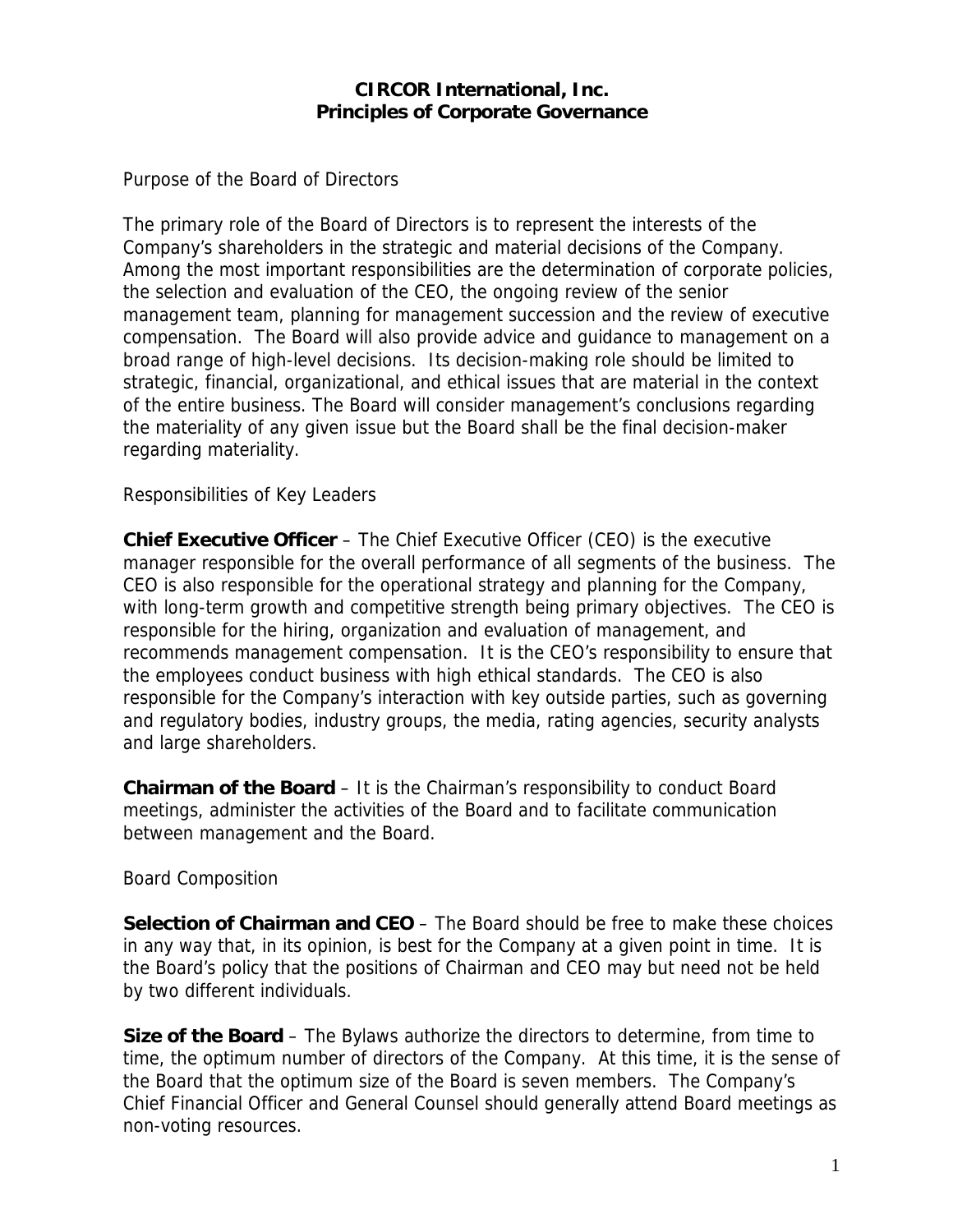**Mix of Directors** – The Board believes that there should a majority of independent Directors on the Board. Of the 7 current Directors, one is the current CEO of the Company. The Board has determined that the remaining 6 have no interest or conflicts that would prevent them from exercising independent judgment in matters that come before the Board.

**Board Membership Criteria** – The Nominating and Governance Committee is responsible for reviewing with the Board from time to time the appropriate skills and characteristics required of Board members in the context of the current make-up of the Board. This assessment should include issues of management experience, general business knowledge, age and specific skills or expertise, such as finance, manufacturing technology, international business, business law and marketing and should include succession planning. The Board encourages the Nominating and Governance committee to seek diverse experiences and backgrounds when considering candidates. Such assessment is to be made in the context of the perceived needs of the Board at that point in time and requirements of the New York Stock Exchange and the Securities and Exchange Commission.

Currently, the Nominating and Corporate Governance Committee does not believe it is in the best interests of the Company to establish rigid criteria for the selection of nominees to the Board. Rather, the Committee recognizes that the challenges and needs of the Company will vary over time and, accordingly, believes that the selection of director nominees should be based on skill sets most pertinent to the issues facing or likely to face the Company at the time of nomination. At the same time, the Committee believes that the Company will benefit from a diversity of background and experience on the Board and, therefore, will consider and seek nominees who, in addition to general management experience and business knowledge, possess, among other attributes, an expertise in one or more of the following areas: finance, manufacturing technology, business strategy, organizational development, international business, investment banking, business law, corporate governance, risk assessment, and investor relations. In addition, there are certain general attributes that the Committee believes all director candidates must possess including:

- A commitment to ethics and integrity;
- A commitment to personal and organizational accountability;
- A history of achievement that reflects superior standards for themselves and others; and
- A willingness to express alternate points of view while, at the same time, being respectful of the opinions of others and working collaboratively with colleagues.

As noted above, a majority of directors must be independent. The Committee, however, also believes that, absent special circumstances, all directors other than Chief Executive Officer should be independent.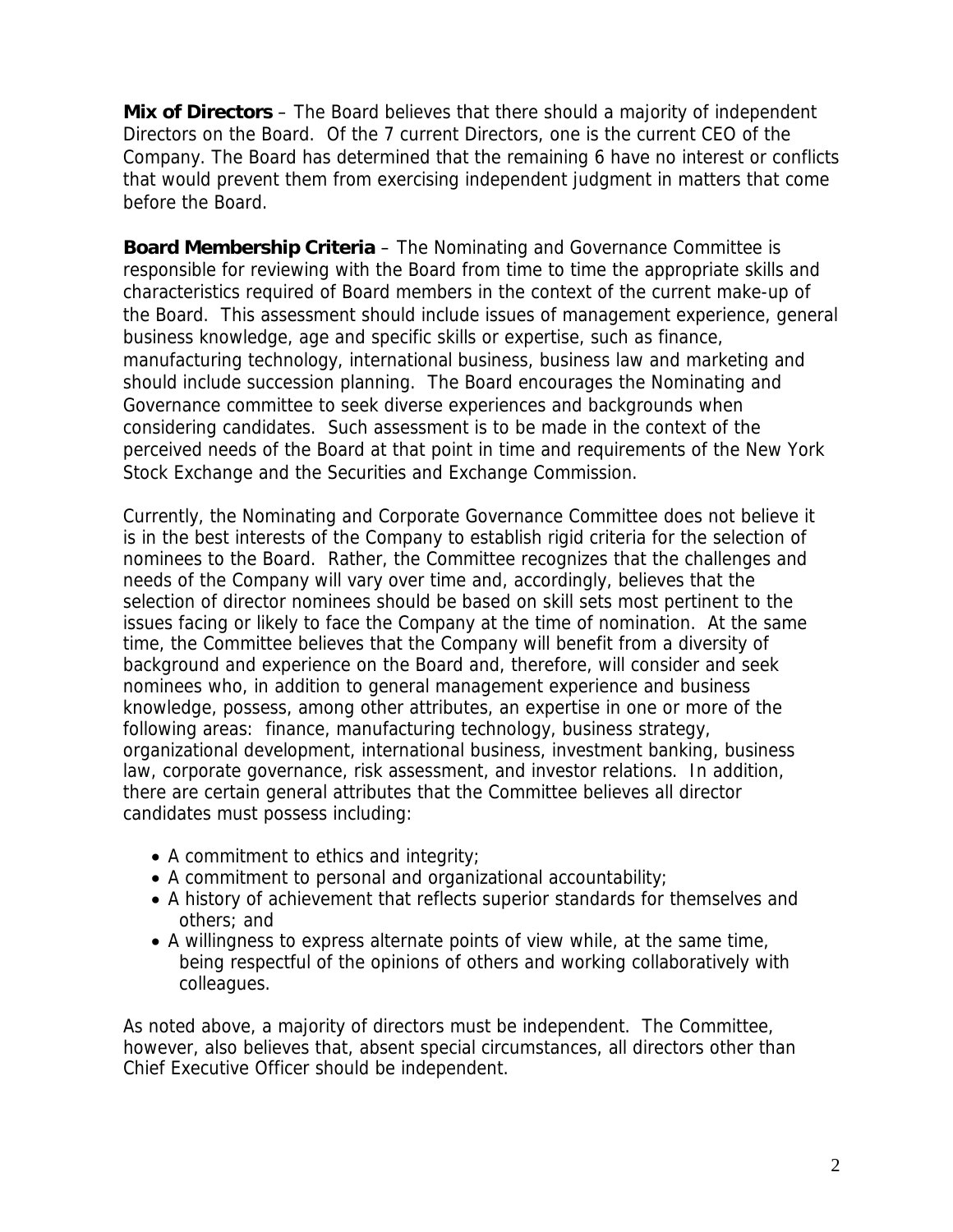**Selection of New Director Candidates** – The Board should be responsible for selecting members subject to shareholder approval. The Board delegates the screening process involved to the Nominating and Governance Committee which makes recommendations to the Board on the selection of directors. The Nominating and Corporate Governance Committee, at its discretion, may consider candidates discovered through personal introduction, recommendation of the CEO and/or other directors, and any candidates proposed by executive search firms. In addition, the Committee will consider for nomination a candidate recommended by a stockholder that submits such proposed nomination in accordance with procedures adopted by the Committee from time to time and published in the Company's proxy statement for its annual meeting.

**Directors Who Change Their Present Job Responsibility** – The Board does not believe that Directors who retire or undergo a job change should necessarily leave the Board. However, such a change can alter the ongoing skills mix that the Board would like to have and, in addition, could create a conflict of interest between the director and the Company. Therefore, there should be an opportunity for the Board, via the Nominating and Governance Committee, to review the continued appropriateness of Board membership under these circumstances. As a result, in the event of such a job change, a Director is required to send a letter to the Nominating and Corporate Governance Committee informing the Committee of the change and offering to resign from the Board if the Committee determines that such resignation is in the Company's best interest.

**Retirement** – The Board has adopted a mandatory retirement age of 75 for Board members.

**Board Compensation Review** – The Nominating and Corporate Governance committee should be responsible for periodically evaluating and recommending Director and committee compensation. Such recommendation shall be presented to the full Board for approval. As written in the Company's By-laws, any director who also is an employee of the Company, shall not receive additional compensation for serving as a director.

## Board Meetings

**Scheduling and Selection of Agenda Items for Board Meetings** – Board meetings are held quarterly following the close of each quarter and before the Company's earnings release. In addition to those four meetings, the Board generally meets at least one other time during the year to review the proposed budget for the next fiscal year. From time to time, special meetings are held as necessary. The meetings are usually held at Company headquarters or at one of the Company's manufacturing locations. Each Director is free to suggest agenda items although the Chairman, in agreement with the Lead Director, will make the final determination of the agenda.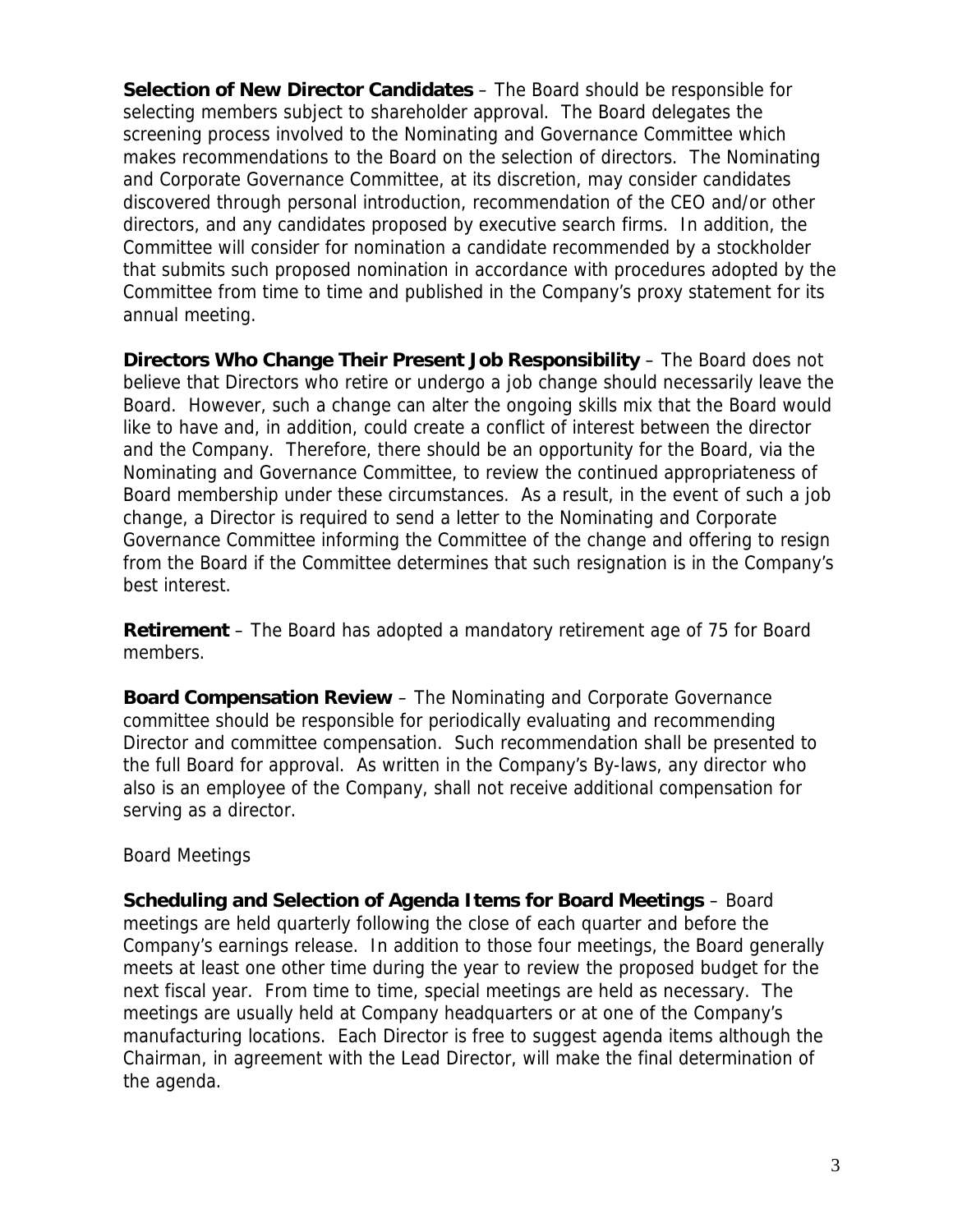**Board Material Distributed in Advance** – Information and data that is important to the Board's understanding of the business and to any material matters to be brought for a vote of the Board should be distributed in writing to the Directors before the Board meets. Board members are expected to rigorously prepare for, attend, and participate in all Board and applicable Committee meetings.

**Access to Employees and Advisors** – The Board has complete access to any Company employee. Directors are to notify the CEO of material contacts with Company employees who are not members of the Board. In addition, the Board shall have the authority to retain such independent advisors (including legal counsel) as the Board may determine is reasonably necessary or advisable.

**Non-Management Directors' Discussion** – Meetings of non-management directors take place at least two times per year, generally immediately prior to the regularlyscheduled Board meetings. From time to time, special meetings may be held as necessary. The Chairman, if independent, or a Lead Director appointed by the independent Directors, shall preside at the meetings.

**Number and Description of Committees** – The Board currently has three committees:

- Audit –Members of the committee are appointed by the Board of Directors upon the recommendation of the Nominating and Corporate Governance Committee and may be removed by the Board of Directors in its discretion. Each member of the Audit Committee is "independent" as that term is defined in both the applicable listing standards of the NYSE and the rules of the SEC. Each member also meets the financial literacy requirements of the NYSE, and, in addition, at least one of the Committee's members is considered an "audit committee financial expert" under the disclosure standards adopted by the SEC. The Audit Committee is directly responsible for the appointment, compensation, retention and oversight of the work of the firm of independent auditors that audits the Company's financial statements and performs services related to the audit. The Audit Committee also reviews the scope and results of the audit with the independent auditors, reviews with management and the independent auditors the Company's annual and quarterly operating results, considers the adequacy of the Company's internal accounting procedures and controls, and considers the effect of such procedures on the auditors' independence.
- Compensation– The Compensation Committee establishes the Company's philosophy with regard to compensation of the Company's executive officers and senior management. Within this context, the Compensation Committee determines all compensation arrangements regarding the Chief Executive Officer of the Company and reviews total compensation arrangements for all senior executives of the Company. Based on recommendations from the Chief Executive Officer, the Committee also reviews and approves the compensation arrangements for all other executive officers and senior level employees. In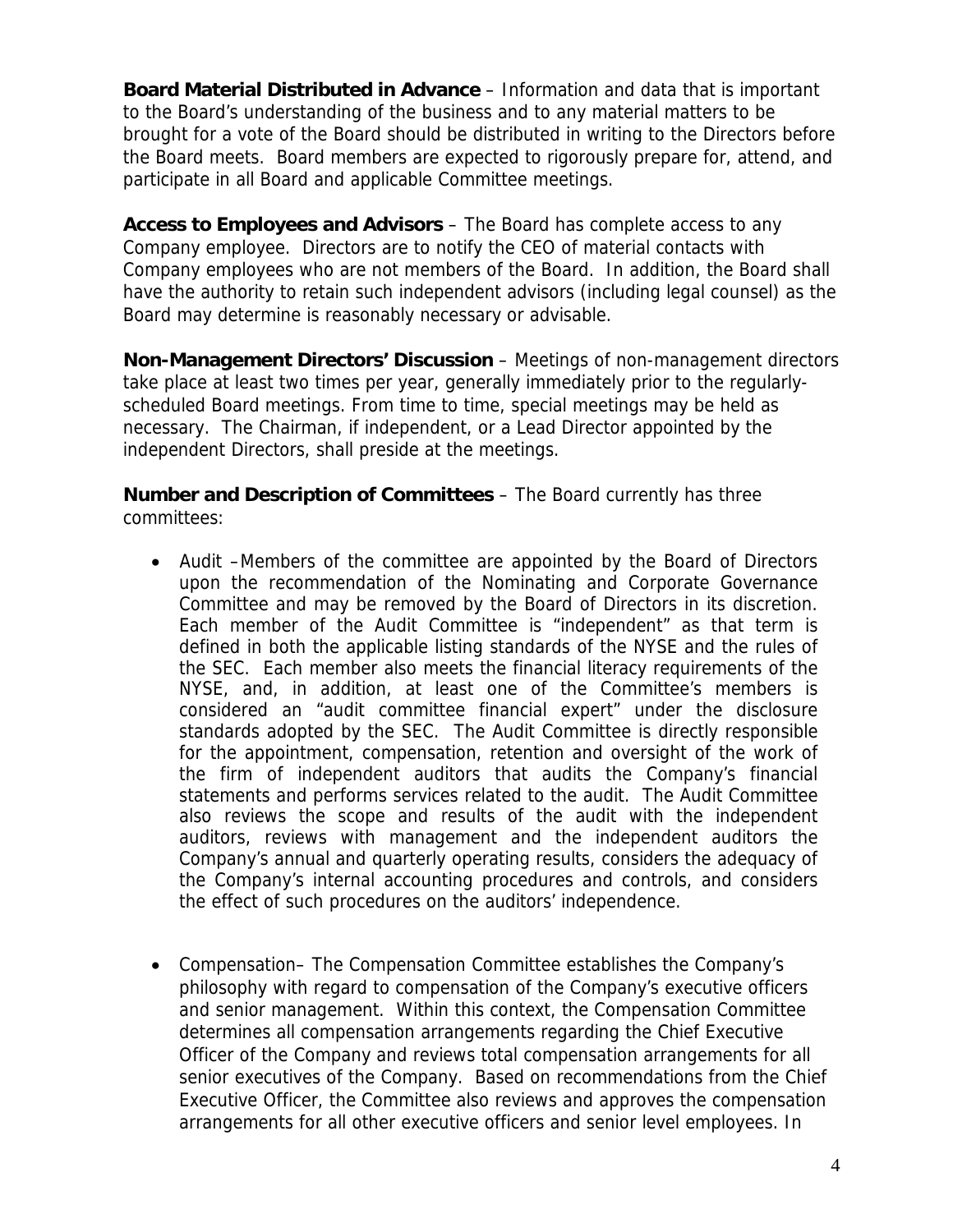addition, the Committee reviews general compensation levels for other employees as a group, determines the awards to be granted to eligible persons under the Company's stock option and incentive plan and takes such other action as may be required in connection with the Company's compensation and incentive plans. The Committee also is responsible for annually reviewing Company-wide benefit plans and approving any changes to such plans. To assist the Committee in meeting its responsibilities, the Committee has the authority, and from time to time, does retain the services of outside compensation consultants.

• Nominating and Governance – The Nominating and Corporate Governance Committee is responsible for establishing criteria for selection of new directors, identifying individuals qualified to become directors and recommending candidates to the Board for nomination as directors. The Committee also periodically reviews and makes recommendations to the full Board regarding the composition of the Board's committees including possible rotation of Committee chairs. In addition, the Nominating and Corporate Governance Committee is responsible for recommending to the Board a set of corporate governance principles applicable to the Company and for overseeing the evaluation of the Board and management. The Committee also monitors compliance with the Company's policies and guidelines regarding ethics and conflicts of interest.

**Assignment and Term of Service of Committee Members** – The Board is responsible for the appointment of committee members and committee chairs. In this regard, the Board takes into consideration the recommendations of the Nominating and Governance Committee.

**Frequency and Length of Committee Meetings and Committee Agenda** – The Chair of each committee shall be responsible for scheduling committee meetings following consultation with the members of that committee. The chair will also be responsible for the final agenda of each meeting. The members of the committee will report their general discussions to the full Board at the next regularly scheduled meeting.

**Formal Evaluation of Officers and Directors** – An annual review of the performance of the CEO and overall performance of the management team is conducted by the Compensation Committee and the results of this evaluation are then reported to and discussed with the entire Board. The Compensation Committee will also receive the evaluations from the CEO as to the performance of key executives and will report its views on such evaluations to the entire Board. On an annual basis, the Board and each committee conducts an evaluation of its own performance with input from the CEO and CFO.

**Mandatory Retirement** – The Company does not have a mandatory retirement age for corporate officers.